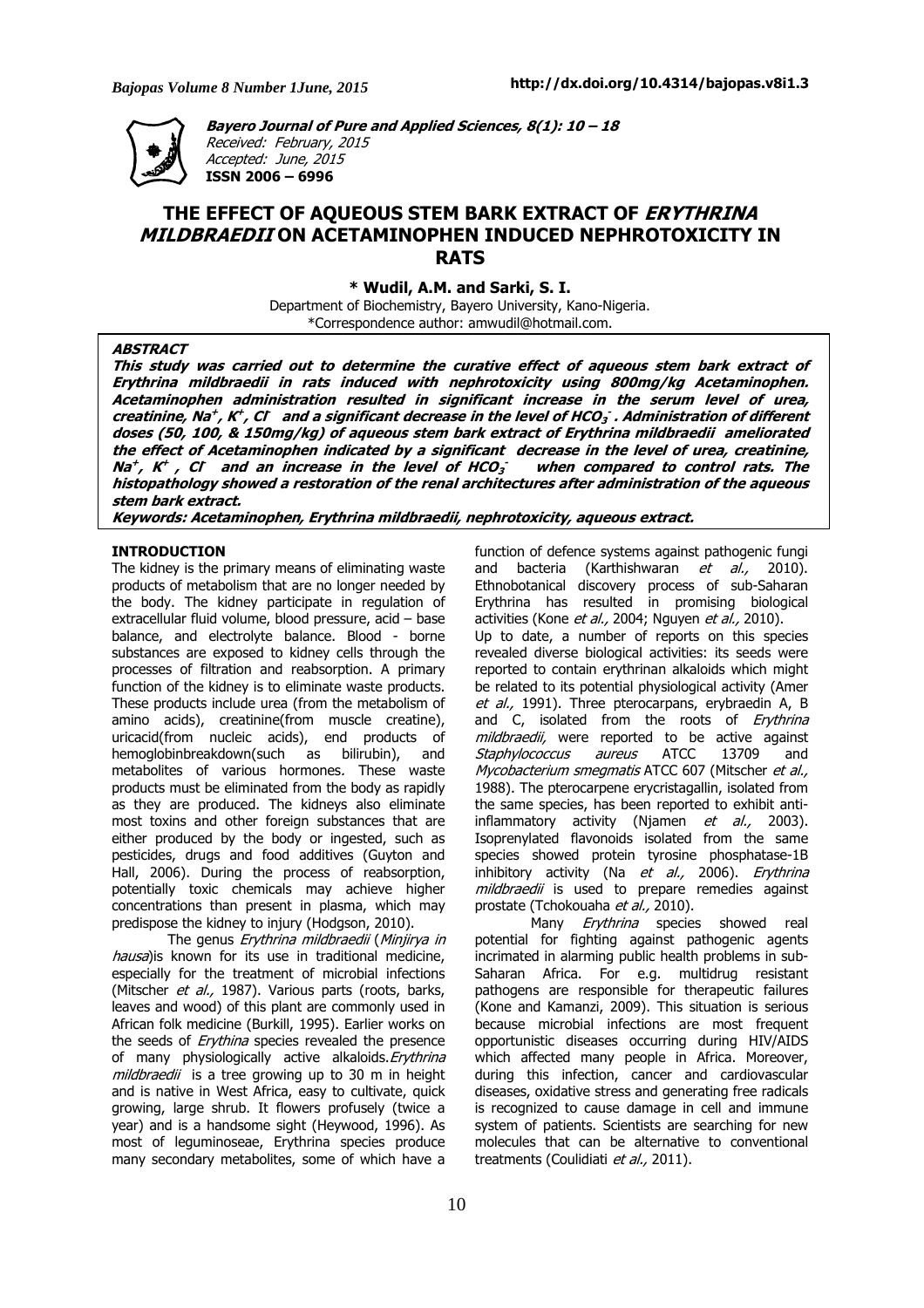High incidence of cancer, inflammation, and cardiovascular diseases are attributed to oxidative stress. Some Sub-Saharan Erythrina species are used by traditional practitioners to treat cancer and inflammation. These plants were investigated for cancer chemo protective agents and inhibitors of enzyme borne diseases. The studies were carried out on enzymes such as phospholipase C gamma 1,diacylglycerol acyltransferase (DGAT), protein tyrosin phosphatase 1 B(PTB 1B), ERK kinase,5 lipooxygenase and 15-lipooxygenase. Inhibitors of these enzymes are proposed in the therapy of obesity, type 2 diabetes and cancer. Erythrina mildbraedii extract showed anti-inflammatory activity and radical scavenging activity in 1, 1-Diphenyl-2 picrylhydrazyl (DPPH) assay (Njamen et al., 2003).

Acetaminophen is most widely used in the world as an analgesic and antipyretic drug that is safe at therapeutic dosages. However, it is also known to cause hepatic necrosis and renal failure in humans (Hengy et al., 2009) and animals (Ghosh et al., 2010) in overdoses Oxidative stress is reported to play a role in the pathogenesis of acetaminophen-induced renal damage whose metabolism occurs via cytochrome-P (CYP)  $_{450}$  enzymes in both the liver and the kidneys. In renal tissues, prostaglandin synthetase and N-deacetylase enzymes play a key role in the formation of free radicals and their metabolites. At higher doses, acetaminophen is shunted through these pathways leading to the increased production of reactive oxygen/nitrogen metabolites, gradual GSH depletion, formation of lipid peroxidative products leading to cell death and renal failure (Abdel-Zaher et al., 2008; Ghosh et al., 2010). This research was carried out to evaluate the effect of aqueous stem bark extract of Erythrina mildbraedii on acetaminophen induced nephrotoxicity in rats.

### **MATERIALS AND METHODS Plant identification and Collection**

Erythrina mildbraedii stem bark was collected in October 2012 from Song local Government Area of Adamawa State. It was identified and authenticated by a Botanist at the Department of Plant Science, Faculty of Science, Bayero University Kano, Nigeria

### **Extraction of Plant Materials**

The stem bark of the plant collected was carefully washed in clean water, and then dried at room temperature. They were pulverized to coarse powder and distilled water (500 cm<sup>3</sup>) was added to 100g of the powdered stem bark in a conical flask. The content of the flask was then shaken and the top was covered with aluminium foil and kept for 48 hours. The extract was then obtained by filtration using whatman No 1filter paper. The filtrate was dried and then reconstituted for administration.

#### **Experimental Animals**

Twenty four (24) white albino rats (weighing 160 to250g) were purchased from the Animal house of the Biological Sciences Department, Bayero University,Kano. The rats were maintained under

standard laboratory conditions and were allowed free access to both food and water throughout the period of the experiment.

The volume ( $\text{cm}^3$ ) of the stem bark aqueous extract given to each rat was determined by its weight and required dose as follows:

Volume administered (cm<sup>3</sup>) =

 weight of rat (kg) X Required dose (mg/kg) Concentration of the extract (mg/ cm3)

# **Experimental Design**

Twenty four (24) experimental rats were divided into eight groups of three (3) rats each. Kidney damage was induced in groups  $II - VIII$  using acetaminophen according to Adeneye et al. (2008) and Cekmen et al. (2009).

Group I: normal rats (no extract, no acetaminophen administered).

Group II: acetaminophen administered no extract (Test Control).

> Group III: were administered with aqueous stem bark extract of Erythrina mildbraedii

 (Dose; 50mg/kg orally, once daily for two weeks).

Group IV: were administered with aqueous stem bark extract of Erythrina mildbraedii

 (Dose; 100mg/kg orally, once daily for two weeks).

Group V: were administered with aqueous stem bark extract of Erythrina mildbraedii

 (Dose; 150mg/k orally, once daily for two weeks).

Group VI: were administered with aqueous stem bark extract of Erythrina mildbraedii (Dose; 50mg/kg orally, once daily for

four weeks).

Group VII: were administered with aqueous stem bark extract of Erythrina mildbraedii

 (Dose; 100mg/kg orally, once daily for four weeks).

Group VIII: were administered with aqueous stem bark extract of Erythrina mildbraedii

 (Dose; 150mg/kg orally, once daily for four weeks).

#### **Blood and Tissue Samples Collection**

Rats in groups I and II were sacrificed after 24hrs of acetaminophen administration to confirm kidney damage. Groups III- V were sacrificed after two weeks of extract administration, while groups VI- VIII were sacrificed after 4 weeks of extract administration.

The kidneys from all the rats were excised fixed in 10% buffered formaldehyde solution and used for histological examination.

## **Biochemical Analysis**

Blood samples collected were allowed to clot and centrifuged at 2000 rpm for 10min to obtain the serum samples. For each serum sample, the level of creatinine by the method of Bartels and Bohmer (1972),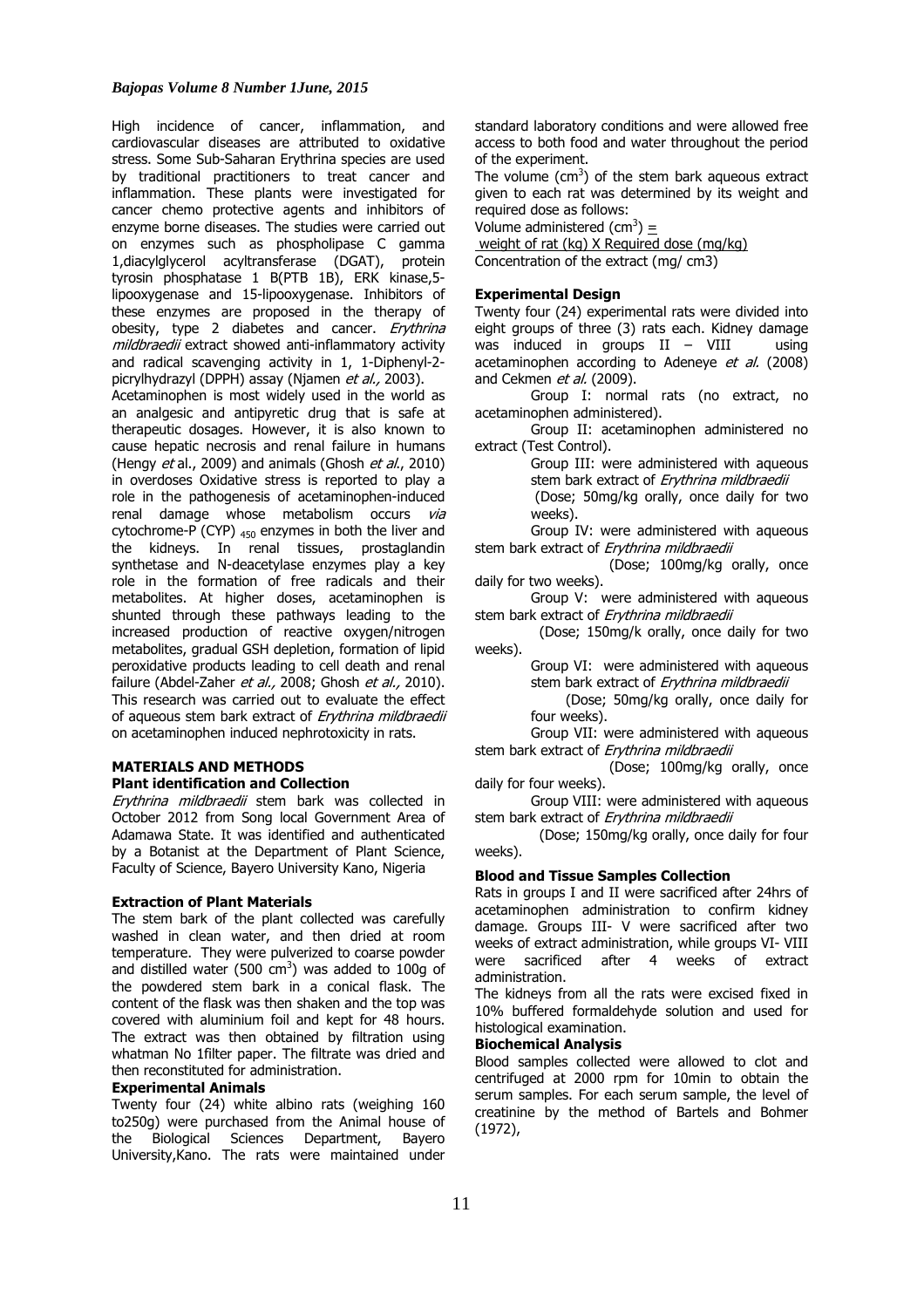Urea by the method of Weatherburn (1967),  $Na<sup>+</sup>$  by the method of Maruna (1958),  $K^+$  by the method of Henry (1974), Cl<sup>-</sup> by the method of White (1970) and HCO<sub>3</sub> by the method of Forrester et al. (1976) were analyzed to assess the kidney function.

### **Histopathology**

Histological examinations were conducted using the method of Auwioro (2010). The kidney tissues were fixed in multiple baths of ethanol, embedded in paraffin,sectioned and stained with hematoxylin and eosin.

### **Statistical Analysis**

The data was statistically analysed using one-way analysis of variance (ANOVA) with P value  $< 0.01$ considerd to be significant. Graphpad Instat 3 software (2000). Version 3.05, Graphpad Inc was used for all the analysis.

# **RESULTS**

The nephrocurative property of the aqueous stem bark extract of *Erythrina mildbraedii* was evaluated two and four weeks after inducement of kidney damage. Table 1 shows the mean serum levels of creatinine, urea and electrolytes ( $Na^{+}$ , K<sup>+</sup>, Cl<sup>-</sup>,  $HCO<sub>3</sub>$  ) of test control rats 24 hours after administration of 800mg/kg acetaminophen and that of normal rats (Group I) to confirm inducement of acute kidney failure. The result obtained showed a significant increase (P<0.01) in the mean serum level of urea , creatinine,  $Na^+$ ,  $K^+$ , Cl<sup>-</sup> for the groups administered with acetaminophen while that of  $HCO<sub>3</sub>$  decreased in the test control rats(Group II) when compared with the normal control rats(Group I).

The result obtained after two weeks of oral administration of aqueous stem bark extract of Erythrina mildbraedii at a daily dose of 50, 100, 150mg/kg (Table 1) showed a significant decrease  $(P<0.01)$  in the mean serum levels of Na<sup>+</sup>, K<sup>+</sup>, Cl<sup>-</sup> and that of urea and creatinine at P<0.01while that of  $HCO<sub>3</sub>$  $increased$  significantly  $(P<0.01)$  when compared with test control rats but lower than that of the normal control groups. The decrease in the mean serum levels of Na<sup>+</sup>, K<sup>+</sup>, Cl<sup>-</sup>, urea and creatinine and increase in the level of  $HCO<sub>3</sub>$  was found to be dose dependent.

After four weeks of oral administration of aqueous stem bark extract of *Erythrina mildbraedii* the mean serum level of levels  $Na^{+}$ , K<sup>+</sup>, Cl<sup>-</sup>, urea and creatinine, significantly decreased (P<0.01) when compared with test control rats (Group II) while that of HCO<sub>3</sub> increased significantly  $(P<0.01)$  when compared to test control rats (Group II) Table 2.

Plate 1 of the histopathology results showed photomicrograph of cross section of kidney of normal rats with normal kidney architecture. Plate 2 showed distortion of normal kidney architecture with dilation of renal tubules and collapsed Bowman's capsule due to damage caused by acetaminophen administration. Plates 3, 4 and 5 showed the cortex of the kidney consisting of numerous Bowman's capsules after administration of various doses of the extract for two weeks. Plates 6, 7 and 8 showed that the cortex also has numerous Bowman's capsules after administration of the extract for four weeks.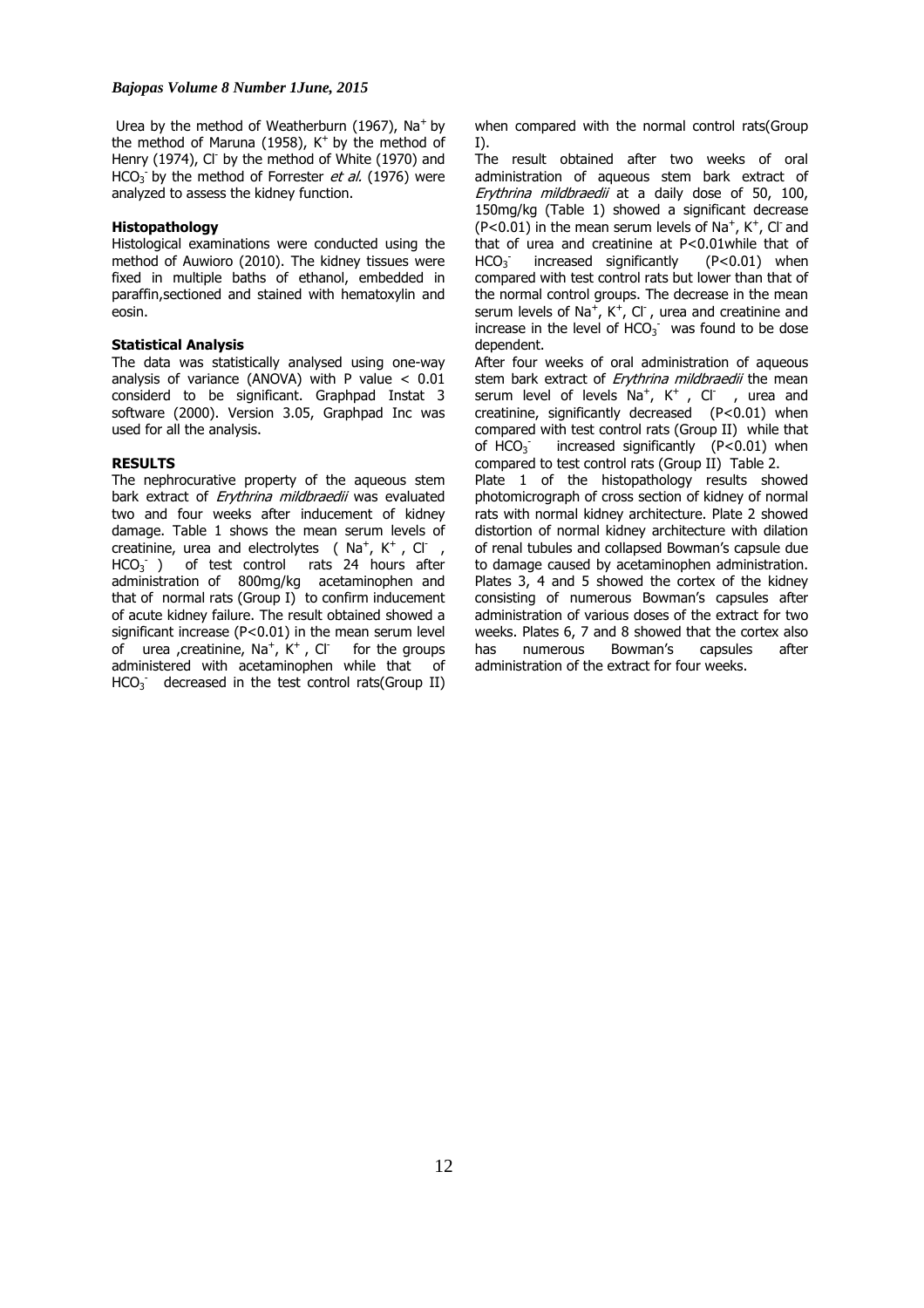| Groups                  |         | $Na+$ (mmol/L)                 | $K^+$ (mmol/L)               | $HCO3$ (mmol/L)               | $Cl^-(mmol/L)$                  | Creatinine<br>(mmol/L)        | Urea (mmol/L)                |
|-------------------------|---------|--------------------------------|------------------------------|-------------------------------|---------------------------------|-------------------------------|------------------------------|
|                         |         |                                |                              |                               |                                 |                               |                              |
| I (Normal rats)         |         | 121.67±5.86                    | $4.08 \pm 0.15$              | $25.33 \pm 3.06$              | 87.00±7.21                      | $39.67 \pm 3.79$              | $2.40 \pm 0.72$              |
| Test                    | control | 154.00±3.61*                   | $10.27 \pm 0.64*$            | $11.33 \pm 0.58*$             | 136.67±9.61*                    | $69.00 \pm 2.65*$             | $8.33 \pm 0.59*$             |
| (Acetaminophen800mg/kg) |         |                                |                              |                               |                                 |                               |                              |
| administered)           |         |                                |                              |                               |                                 |                               |                              |
| III ASBEEM(50mg/kg)     |         | $127.67 \pm 2.89$ °            | 5.03 $\pm$ 1.16 <sup>p</sup> | $16.67 \pm 2.08$ <sup>q</sup> | $106.00 \pm 10.82$ <sup>r</sup> | $46.67 \pm 1.53$ <sup>s</sup> | 3.73 $\pm$ 0.76 <sup>t</sup> |
| IV ASBEEM(100mg/kg)     |         | $126.33 \pm 1.52$ <sup>o</sup> | $4.50 \pm 0.87^{\circ}$      | $18.00 \pm 1.00^9$            | $101.00 \pm 7.94$ <sup>r</sup>  | $45.67 \pm 0.58$ <sup>s</sup> | 3.63 $\pm 0.81^{\text{t}}$   |
| V ASBEEM(150mg/kg)      |         | $123.33\pm4.51^{\circ}$        | 4.47 $\pm$ 0.67 <sup>p</sup> | $17.33 \pm 1.53$ <sup>q</sup> | $99.00 \pm 9.17$ <sup>r</sup>   | $43.67 \pm 7.51$ <sup>s</sup> | 3.57 $\pm$ 0.74 <sup>t</sup> |
|                         |         |                                |                              |                               |                                 |                               |                              |

**Table 1: Effects of oral administration of aqueous stem bark extract on Erythrina mildbraedii ( ASBEEM) on serum biochemical indices of acetaminophen-induced nephrototoxicity in rats after two weeks** 

Results are expressed as mean±SD for three determinations, n=3

Values with asterisk are significantly different at P<0.01 when compared with normal rats.

Values in the same column bearing similar superscript are significantly different at P<0.01 when compared to test control groups.

ASBEEM: Aqueous stem bark extract of *Erythrina mildbraedii* 

|            |  | Table 2: Effects of oral administration of ASBEEM on serum and biochemical indices of acetominophen-induced nephrototoxicity in rats after |  |
|------------|--|--------------------------------------------------------------------------------------------------------------------------------------------|--|
| four weeks |  |                                                                                                                                            |  |

| Groups/Doses(mg/k         | $Na+$ (mmol/L)                 | $K^+(mmol/L)$                | $HCO3$ (mmol/L)                | $Cl^-(mmol/L)$                 | Creatinine                    | Urea(mmol/L)      |
|---------------------------|--------------------------------|------------------------------|--------------------------------|--------------------------------|-------------------------------|-------------------|
| g)                        |                                |                              |                                |                                | mmol/L)                       |                   |
| I (Normal rats)           | 121.67±5.86                    | $4.08 \pm 0.15$              | $25.33 \pm 3.06$               | 87.00±7.21                     | $39.67 \pm 3.79$              | $2.40 \pm 0.72$   |
| Test<br>control           | 154.67±3.61*                   | $10.27 \pm 0.64*$            | $11.33 \pm 0.58*$              | 136.67±9.61*                   | $69.00 \pm 2.65*$             | $8.33 \pm 0.59*$  |
| (Acetominophen800mg/      |                                |                              |                                |                                |                               |                   |
| kg administerd)           |                                |                              |                                |                                |                               |                   |
| III ASBEEM(50mg/kg)       | $122.33 \pm 2.08^{\circ}$      | $4.10\pm0.61$ <sup>V</sup>   | 20.67 $\pm$ 2.08 $\mathrm{^w}$ | 95.00 $\pm$ 9.54 $^{\text{x}}$ | 44.00 $\pm$ 3.46 <sup>y</sup> | $2.93 \pm 0.78^z$ |
| IV ASBEEM(100mg/kg)       | $118.33 \pm 3.79$ <sup>u</sup> | $4.00 \pm 0.10^{\circ}$      | $21.33 \pm 1.53^{\circ}$       | $90.00 \pm 10.00^x$            | $43.00 \pm 2.65$ <sup>y</sup> | $2.63 \pm 0.64^z$ |
| V ASBEEM $(150$ mg/kg $)$ | $120.33 \pm 3.22$              | $4.07 \pm 0.29$ <sup>v</sup> | $22.67 \pm 1.53$ <sup>w</sup>  | $85.00 \pm 5.00^{\circ}$       | $39.33 \pm 5.51$ <sup>y</sup> | $2.36 \pm 3.06^z$ |

Results are expressed as mean±SD for three determinations, n=3

Values with asterisk are significantly different at P<0.01 when compared with normal rats.

 Values in the same column bearing similar superscript are significantly different at P<0.01 when compared to test control groups ASBEEM: Aqueous stem bark extract of *Erythrina mildbraedii*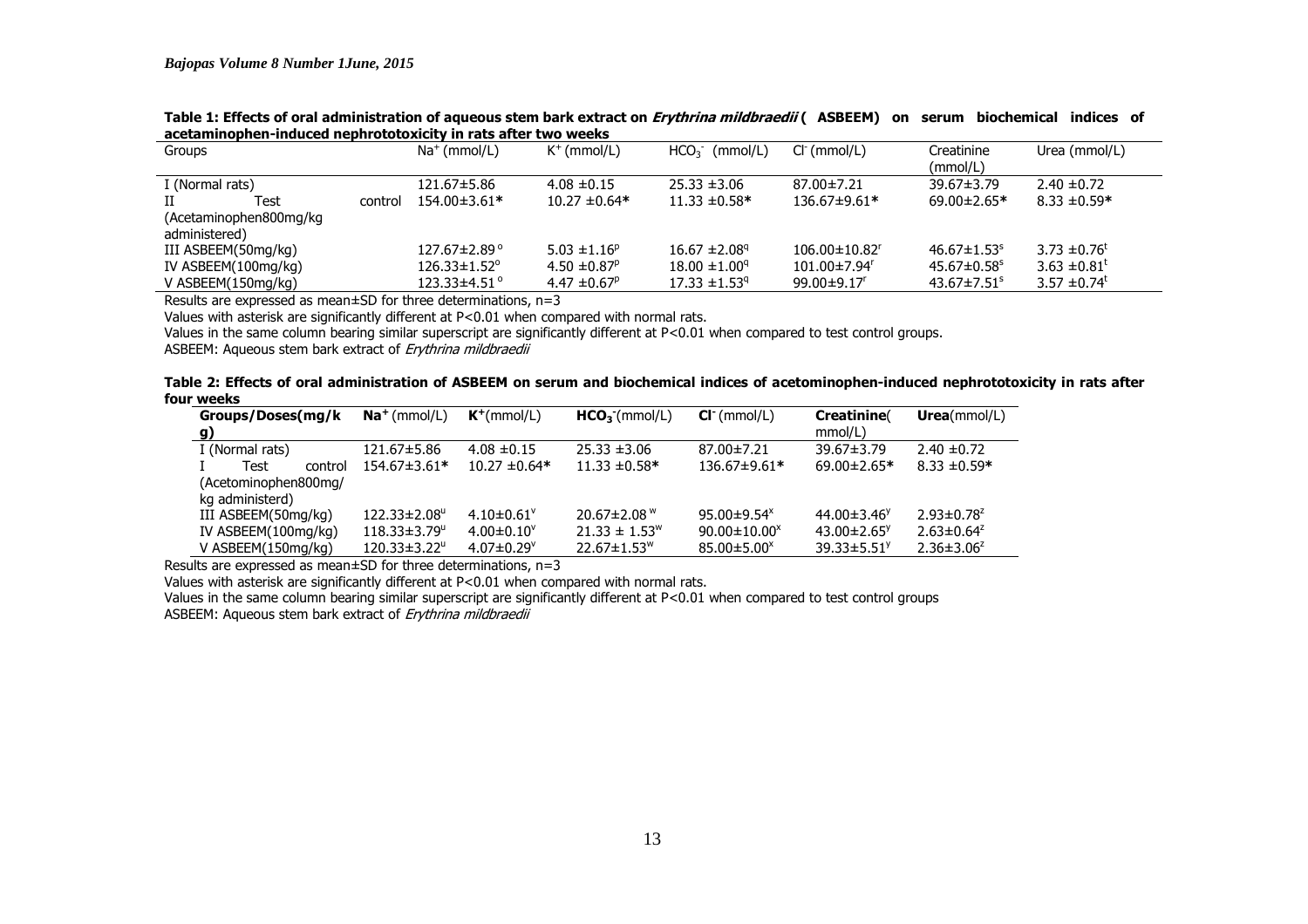# *Bajopas Volume 8 Number 1June, 2015*

Plate 1 of the histopathology results shows photomicrograph of cross section of kidney of normal rats. Plate 2 shows the section of the kidney treated with 800mg/kg acetaminophen. Plates 3, 4 and 5 show cross section of the kidney treated with varying doses of ASBEEM for two weeks. Plates 6, 7 and 8 show cross section of the kidney treated with varying doses of ASBEEM for four weeks



**Plate 1: Shows normal kidney architecture with the cortex containing the glomerulus and the medulla containing the renal tubules. H & E STAIN X 10**



**Plate 2: Section of the kidney shows distortion of the normal kidney architecture with dilation of the renal tubules and collapsed of Bowman's capsule due to damage caused by acetaminophen administered to the rats (Acetaminophen 800mg/kg).H & E Stain X 10** 



**Plate 3: Section of the kidney shows no significant pathology, they showed normal kidney with the other cortex and inner medulla, the medulla is composed of renal pyramids which fits into a minor calyx. The cortex consists of numerous Bowman's capsule after ASBEEM 50mg/kg administered for two weeks. H & E Stain X 10**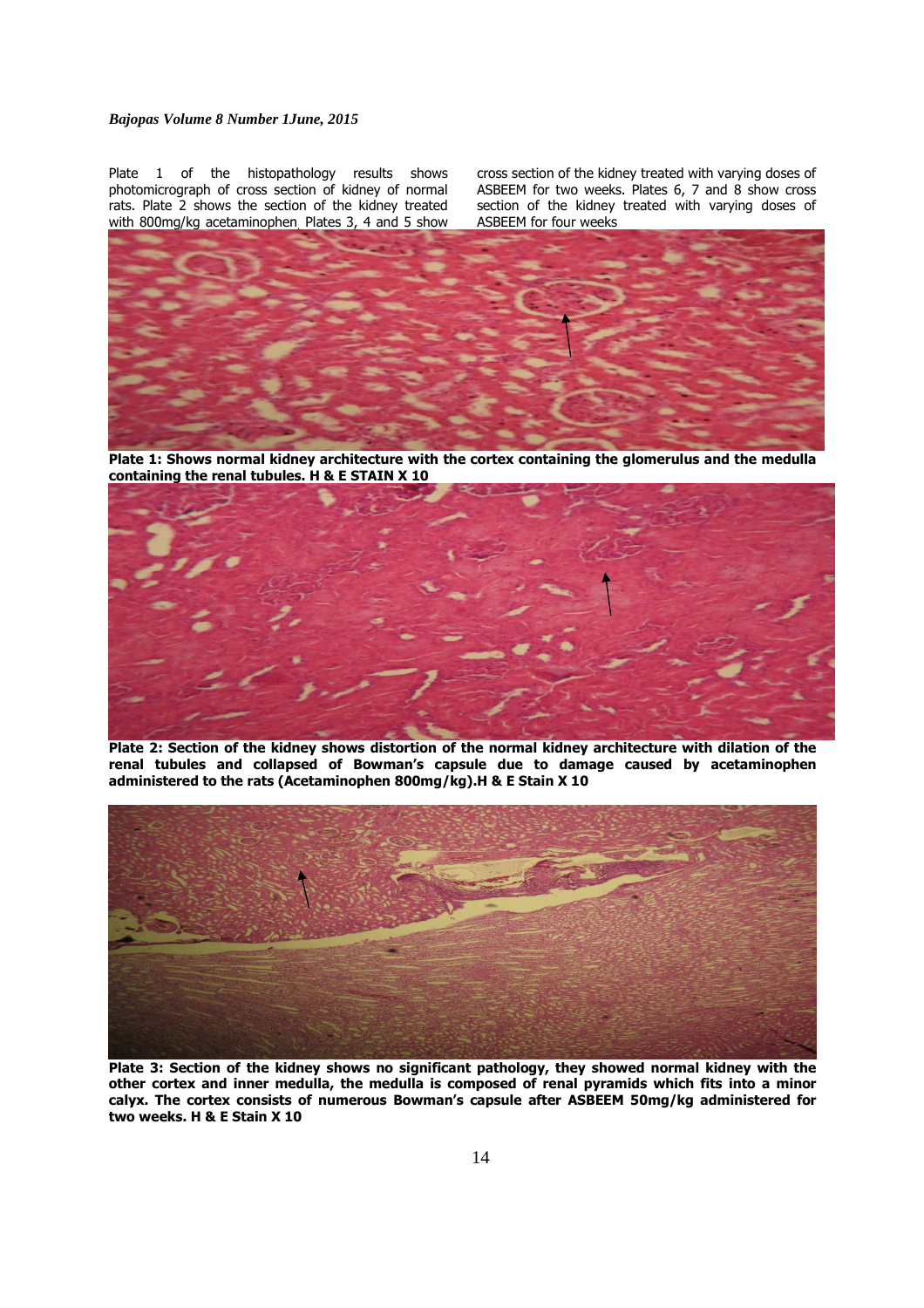

Plate 4: Section of the kidney shows no significant pathology, they showed normal kidney with the **other cortex and inner medulla, the medulla is composed of renal pyramids which fits into a minor calyx. The cortex consists of numerous Bowman's capsule after ASBEEM 100mg/kg administered for two weeks. H & E Stain X 10** 



Plate 5: Section of the kidney shows no significant pathology, they showed normal kidney with the **other cortex and inner medulla, the medulla is composed of renal pyramids which fits into a minor calyx. The cortex consists of numerous Bowman's capsule after ASBEEM 150mg/kg administered for two weeks. H & E Stain X 10** 



Plate 6: Section of the kidney shows no significant pathology, they showed normal kidney with the **other cortex and inner medulla, the medulla is composed of renal pyramids which fits into a minor calyx. The cortex consists of numerous Bowman's capsule after ASBEEM 50mg/kg administered for four weeks. H & E Stain X 10**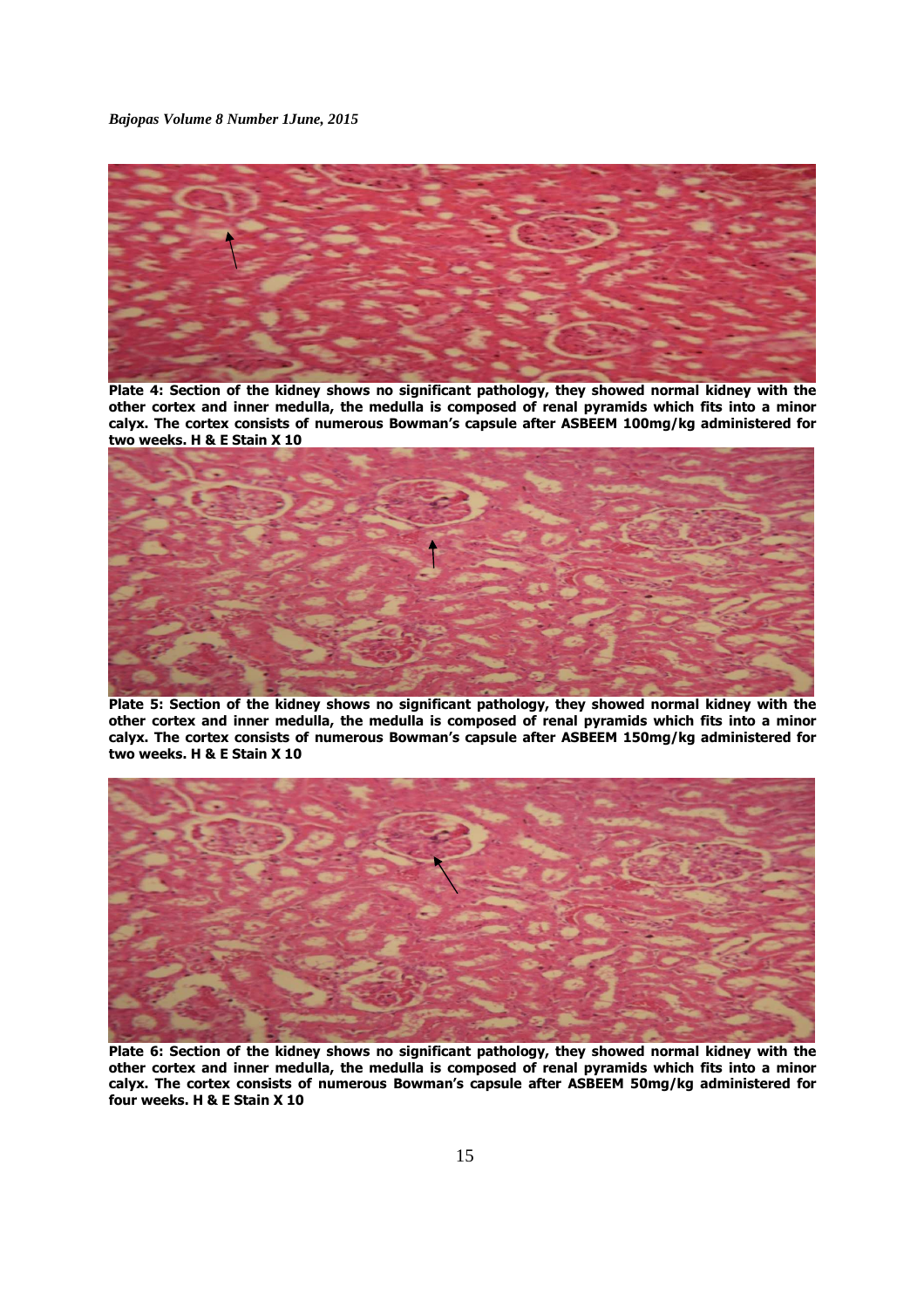

**Plate 7: Section of the kidney shows no significant pathology, they showed normal kidney with the other cortex and inner medulla, the medulla is composed of renal pyramids which fits into a minor calyx. The cortex consists of numerous Bowman's capsule after ASBEEM 100mg/kg administered for four weeks. H & E Stain X 10** 



**Plate 8: Section of the kidney shows no significant pathology, they showed normal kidney with the other cortex and inner medulla, the medulla is composed of renal pyramids which fits into a minor calyx. The cortex consists of numerous Bowman's capsule after ASBEEM 150mg/kg administered for four weeks. H & E Stain X 10** 

# **DISCUSSION**

Nephrotoxicity and hepatotoxicity are the potential complications of acetaminophen, which is widely used in general medicine, and an assessment of its relative toxicity is important. A number of drugs or chemicals such as melatonin, vitamin E and N-acetyl-cysteine have been used to prevent Acetaminophen-induced hepatic and renal injury (Sener et al., 2003). Serum surea , creatinine,  $\text{Na}^+$ , K<sup>+</sup>, Cl<sup>-</sup> levels were significantly increased(P<0.01) in groups treated with acetaminophen (Table 1) with the exception of  $HCO_3^$ which decreased demonstrating the deterioration of the renal function, in comparison with those of the normal control and acetaminophen and ASBEEM groups. These findings are consistent with the results of a previous study in which acetaminophen was administered to rats (Sener *et al.*, 2003).

Primary toxicity of acetaminophen is the result of drug metabolism in both the liver and extrahepatic tissues (Gu et al., 2005). At therapeutic doses, acetaminophen is metabolized via glucuronidation and sulfation reactions occurring primarily in the liver which result in the water-soluble metabolites that are excreted via the kidney. The result of the metabolic conversion of acetaminophen by the microsomal P-450 enzyme system is that, a highly reactive intermediate, namely, Nacetyl-p-benzoquinone imine (NAPQI) is produced. This metabolite is then reduced by glutathione (GSH) (Bessems and Vermeulen, 2001). Acetaminopheninduced nephrotoxicity may be due to this metabolic activation of acetaminophen to the reactive metabolite, NAPQI (Hart et al., 1994). When large doses of acetaminophen are ingested, there is more severe GSH depletion as well as massive production of metabolites, which compounds the toxicity, leaving large amounts of reactive metabolite unbound. These intermediates then form covalent bindings with macromolecules on cellular protein (Bessems and Vermeulen, 2001). This process disrupts homeostasis and initiates apoptosis, or programmed cell death, leading to tissue necrosis and ultimately to organ dysfunction.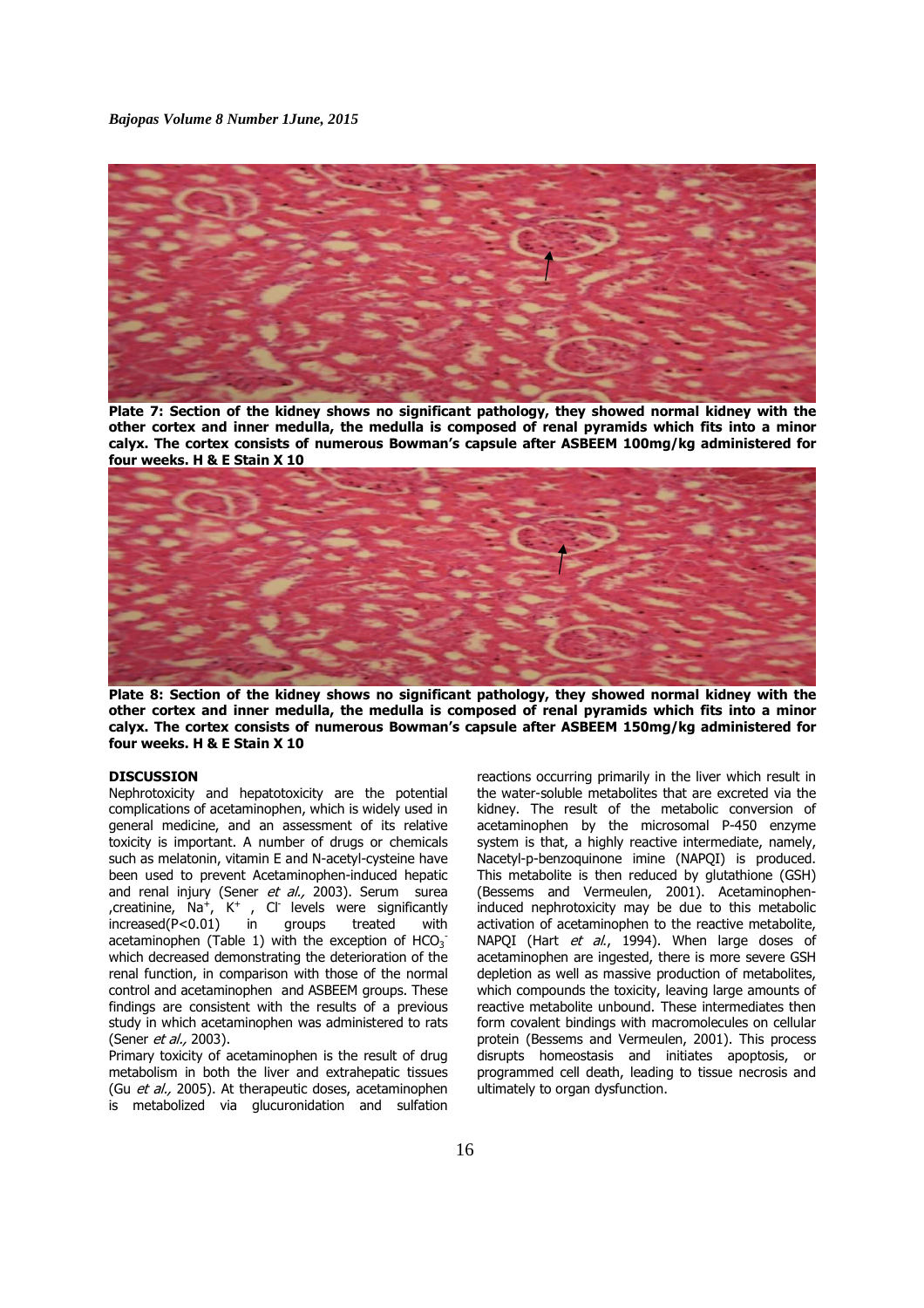Administration of ASBEEM for two and four weeks showed significant and dose dependent decreases (P<0.01) in the levels of plasma urea, creatinine,  $Na<sup>+</sup>$  $,K^+$ , Cl<sup>-</sup> in all the rats treated with acetaminophen while that of  $HCO<sub>3</sub>$ <sup>-</sup> increased. This finding suggests a possible cure of kidney damage by the ASBEEM. They could be attributed to the presence of physiologically active alkaloids and flavoniods found in the plant extract (Na et al., 2006; Amer et al., 1991).

Acetaminophen -induced renal damage is consistent with acute tubular necrosis. In the present study, the results of histopathological examination showed a clear evidence of nephrotoxicity following the administration of acetaminophen in an overdose (Plate 2). Acute tubular necrosis was the most relevant histopathological change. These results are in agreement with those of the previous investigation describing the renal

# **REFERENCES**

- Abdel-Zaher, A.O., Abdel-Hady. R. H., Mahmoud, M.M. and Farrag, M. M. (2008).The Potential Protective Role of Alpha-Lipoid Acid against Acetominophen-Induced Hepatic and Renal Damage. Toxicol. 243:261-270.
- Adeneye,A.A., Olagunju,J.A., Benebo,A.S, Eliass.O., Adisa,A.O., Idowu, B.O. and Oyedeji,M.O.(2008). Nephroprotective Effects of Aqueous Root Extract of Harungana Madagascariensis(L) In Acute and Repeated Dose Acetominophen Renal Injured Rats.Int.J,Appl Res. Nat. Prod.1:6-14.
- Abraham, P. (2005). Vitamin C may be Beneficial in the Prevention of Paracetamol Induced Renal Damage. Clin. Exp. Nephrol. 9:24-30.
- Amer, E.M., Shamma, M., and Freyer, A.J. (1991). The Tetracyclic Erythrina Alkaloids. J. Nat. Prod. 54:329-363.
- Auwioro, O.G. (2010). Histochemistry and Tissue Pathology: Principles and Techniques. 2<sup>nd</sup> Edition. University Press Delta State University, Abraka Nigeria.Pp. 561-568.
- Bartels, H. and Bohmer, M. (1972). A Colorimetric Method for Determination of Serum Creatinine. J. Clin. Chem. Acta 37:193.
- Bessems, J.G. and Vermeulen, N.P. (2001). Paracetamol (Acetaminophen)-Induced Toxicity: Molecular and Biochemical Mechanism, Analogues, and Protective Approaches. Rev. Toxicol. 31, 55-138.
- Burkill, H.M. (1995). The Useful Plants of West Tropical Africa. Vol. 3, Families J-L. Royal Botanic Gardens, Kew.Pp 30.
- Cekmen, M., Iibey,Y.O., Ozbek, E., Simsek, A., Somay,A., and Ersoz, C. (2009). Cucumin Prevents Oxidative Renal Damage Induced by Acetominophen in Rats. Food Chem Toxicol.47:1480-1484.
- Coulidiati, T.H., Millogo-Kone, H., Lamien-Meda, A.,

histological alterations following the administration of acetaminophen in an overdose (Abraham, 2005). The histopathological findings were in support of the biochemical changes recorded during the study, as the rats kidney in Plates 1, 3, 4 and 5 shows normal kidney pathology two and four weeks after administration of ASBEEM at varying doses. While those in Group II(acetaminophen treated) shows distortion of normal kidney architecture with dilation of renal tubules and collapsed of Bowmans capsule. These suggest that ASBEEM might posses nephrocurative effect against acetaminophen induced kidney damage in rats

# **CONCLUSION**

The ASBEEM administered ameliorated the acetaminophen induced biochemical and histopathological renal changes. The effect of the aqueous extract was found to be dose dependant.

> Yougbare-Ziebrou, M., Millogo-Rasolodimby J. and Nacoulma, O.G. (2011). Antioxidant and Bacterial Activities of Two Combretum Species from Burkina Faso. Res. J. Med. Plant.5:42-53.

- Forrester, R. L., Wataji, L.J., Silverman, D.A. and Pierre,<br>K.J. (1976). Enzymatic Method for K.J. (1976). Enzymatic Method for Determination of  $CO<sub>2</sub>$  in Serum. *J. Clin. Chem.* 22:243.
- Ghosh, J., Das, J., Manna, P. and Sil, P.C. (2010).Acetominophen Induced Renal Injury Via Oxidative Stress and Tnf-7 Production:Therapeutic Potential of Arjunolic Acid. Toxicol. 268, 8-18.
- Gu, J., Cui, H., Behr, M., Zhang, Q.Y., Yang, W.and Hinson, J.A. (2005). In vivo mechanisms of tissue-selective drug toxicity: effects of liverspecific knockout of the NADPH-Cytochrome P-450 Reductase gene on Acetaminophen Toxicity in Kidney, Lung, and Nasal Mucosa. Mol. Pharmacol. 67, 623–630.
- Guyton, A. C., and Hall, J.C. (2006). Text Book of Medical Physiology. 11<sup>h</sup> Edition, W. B. Saunders Company Philadelphia Pp 404-408.
- Hart, S. G., Beierschmitt, W. P., Wyand, D. S., Khairallah, E. A., and Cohen, S. D. (1994).Acetaminophen Toxicity in CD-1 Mice. I. Evidence of a Role for In Situ Activation in Selective Covalent Binding and Toxicity. Toxicol. Appl. Pharmacol. 126: 267–275.
- Hengy, B., Hayi-Slayman, D., Page, M., Christin,F., Baillon, J.J., Ber, C.E., Allaouchiche, B. and Rimmele, T.(2009).Acute Renal Failure After Acetaminophen Poisoning: Report of Three Cases.Can. J. Anaesth.56:770-774.
- Henry, R. F. (1974). Clinical Chemistry Principle and Techniques, 2<sup>nd</sup> Edition, Harper and Row, Hagerstown, M.D .Pp. 135-138.
- Heywood, V. H. (1996). Les Plantes À Fleurs, 306 Familles De La Flore Mondiale. Nathan, Paris.